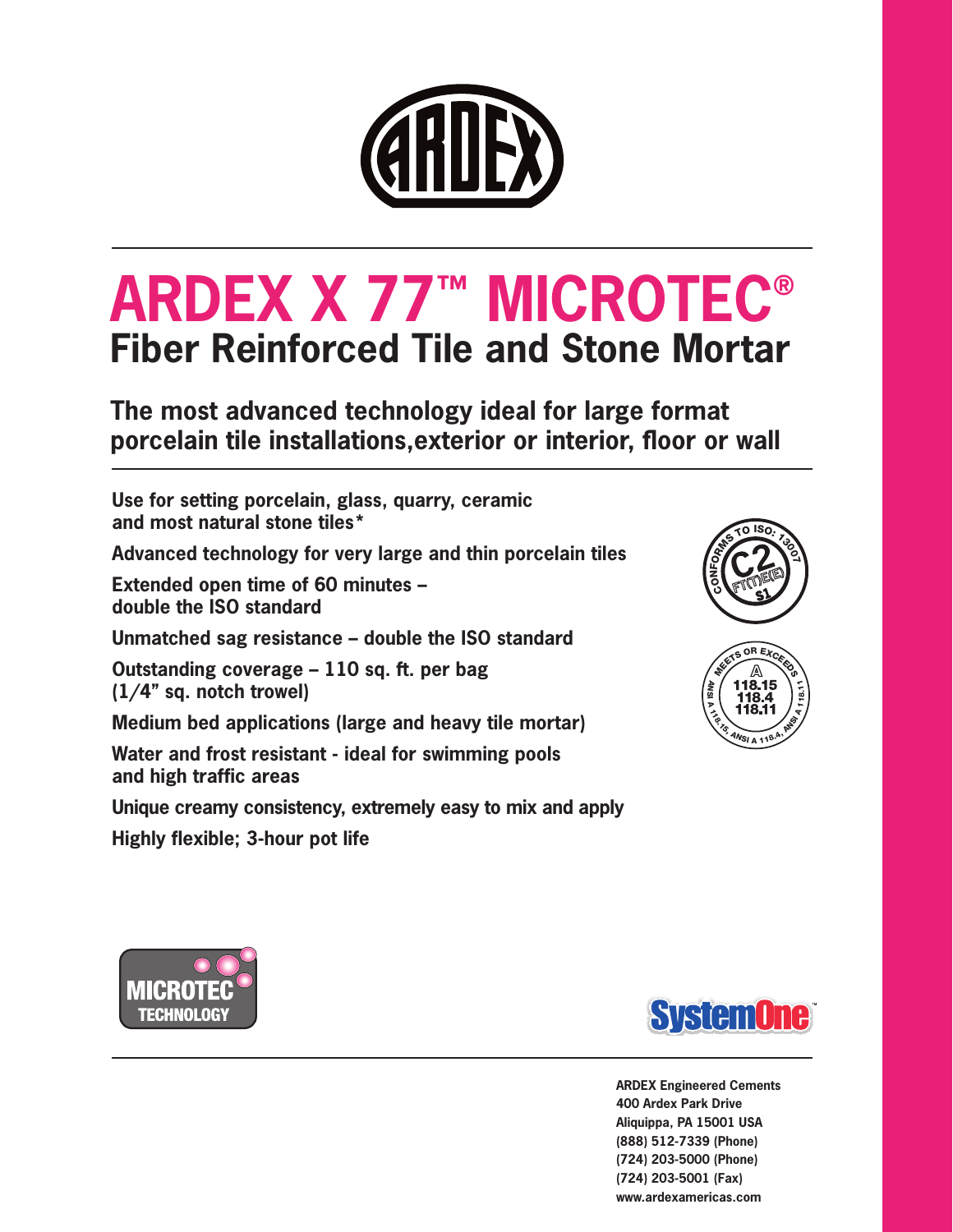# **ARDEX X 77™ MICROTEC® Fiber Reinforced Tile and Stone Mortar**

# **Description and Usage**

ARDEX X 77™ MICROTEC® Fiber Reinforced Tile and Stone Mortar is a high-performance, microfiber-reinforced, polymer-modified mortar formulated especially for large format tile installations. Use to install porcelain, glass, quarry, ceramic and most natural stone tiles\* over interior or exterior concrete and masonry floor and wall surfaces. Also use for interior applications over exterior-grade plywood. ARDEX X 77 is ideal for use in swimming pools and fountains and over in-floor heating systems and is recommended for all tile sizes, including mosaics.

Formulated to provide excellent bond strength, sag resistance and flexibility, ARDEX X 77 is ideal for the installation of large format tiles (exterior and interior), as well as high traffic areas, wet areas and exterior building façades.

## **Substrate Preparation**

ARDEX X 77 adheres to both dry and damp substrates (no standing water) that are structurally sound, solid and free from oil, grease, wax, dirt, asphalt, curing compounds, sealers, releasing agents, gypsum patching compounds, dust, latex, paint and any contaminant that can act as a bond breaker. Plywood substrates must be dry, APA-rated, Type 1 exterior-grade plywood. Wallboards must be dry, sound and solidly anchored to structural components in the wall. The plane of wall surfaces must be plumb and true. Refer to ANSI A108.01 "General Requirements: Subsurface and Preparation by Other Trades" and the most current version of the Tile Council of North America's "Handbook for Ceramic Tile Installation" for detailed information on surface preparation and guidelines for substrate construction. Floor surfaces must have minimal variation in the plane or slope as outlined by the Tile Council of North America.

Should pre-leveling or subfloor repair be required, use ARDEX AM 100™ Rapid Set Pre-Tile Smoothing and Ramping Mortar, ARDEX A 38™ Rapid Set Screed or ARDEX A 38™ MIX Rapid Set, Premixed Screed for exterior or interior use, or use ARDEX Liquid BackerBoard® Self-Leveling Underlayment for Interior Wood and Concrete Subfloors, ARDEX TL 1000™ Tile Leveler, Self-Leveling Underlayment or ARDEX TL PATCH® Tile Leveler, Underlayment Patch and Skimcoat for interior use, as appropriate. Observe the instructions and dry times in the ARDEX technical data sheets.

ARDEX X 77 will isolate dormant cracks up to 1/8'' (3 mm) wide. Per ANSI A 108 AN-3.7, expansion joints must be provided over existing moving joints and moving cracks and where substrate materials change composition or direction.

# **Priming / Treating the Substrate**

Highly absorbent substrates, such as plaster, existing tiles and certain non-porous substrates must be primed or treated as detailed below before proceeding with the tile installation.

#### **Highly Absorbent Substrates**

#### *Scratch Coat*

Apply a scratch coat of ARDEX X 77. Allow the scratch coat to cure 8 hours for wall tiles and/or 24 hours for floor tiles before proceeding with the tile installation.

#### *Prime (interior, dry applications only)*

Prime with ARDEX P 51™ Primer diluted 1:3 with water, and allow this course to dry thoroughly (min. 3 hours, max. 24 hours) before proceeding with the tile installation.

#### **Existing Tiles (Tile-over-Tile)**

#### *Scratch Coat*

Mechanically abrade the tiles to create a bonding profile. Apply a scratch coat of ARDEX X 77, and let the scratch coat cure 8 hours for wall tiles and 24 hours for floor tiles before proceeding with the new tile installation.

#### *ARDEX 8+9*

Apply a coat of ARDEX 8+9™ Rapid Waterproofing and Crack Isolation Compound, which must dry 1-2 hours before proceeding with the tile installation.

*ARDEX E 90 (interior, dry applications only)* Mix ARDEX X 77 with ARDEX E 90™ Mortar Admix in accordance with the technical data sheet, and install directly over the existing non-porous surface.

#### **Metal, Glass and Certain Other Non-Porous Surfaces**

#### *ARDEX 8+9*

Apply a coat of ARDEX 8+9™ Rapid Waterproofing and Crack Isolation Compound, which must dry 1-2 hours before proceeding with the tile installation.

#### **ARDEX E 90 (interior, dry applications only)**

Mix ARDEX X 77 with ARDEX E 90™ Mortar Admix in accordance with the technical data sheet, and install directly over the existing non-porous surface. For more information, refer to the ARDEX Substrate Preparation Brochure at www.ardexamericas.com.

## **Recommended Tools**

Margin trowel, mixing container, ARDEX T-2 Ring Mixing Paddle, 1/2" (12 mm) heavy-duty drill (min. 650 rpm) and appropriate notched trowel.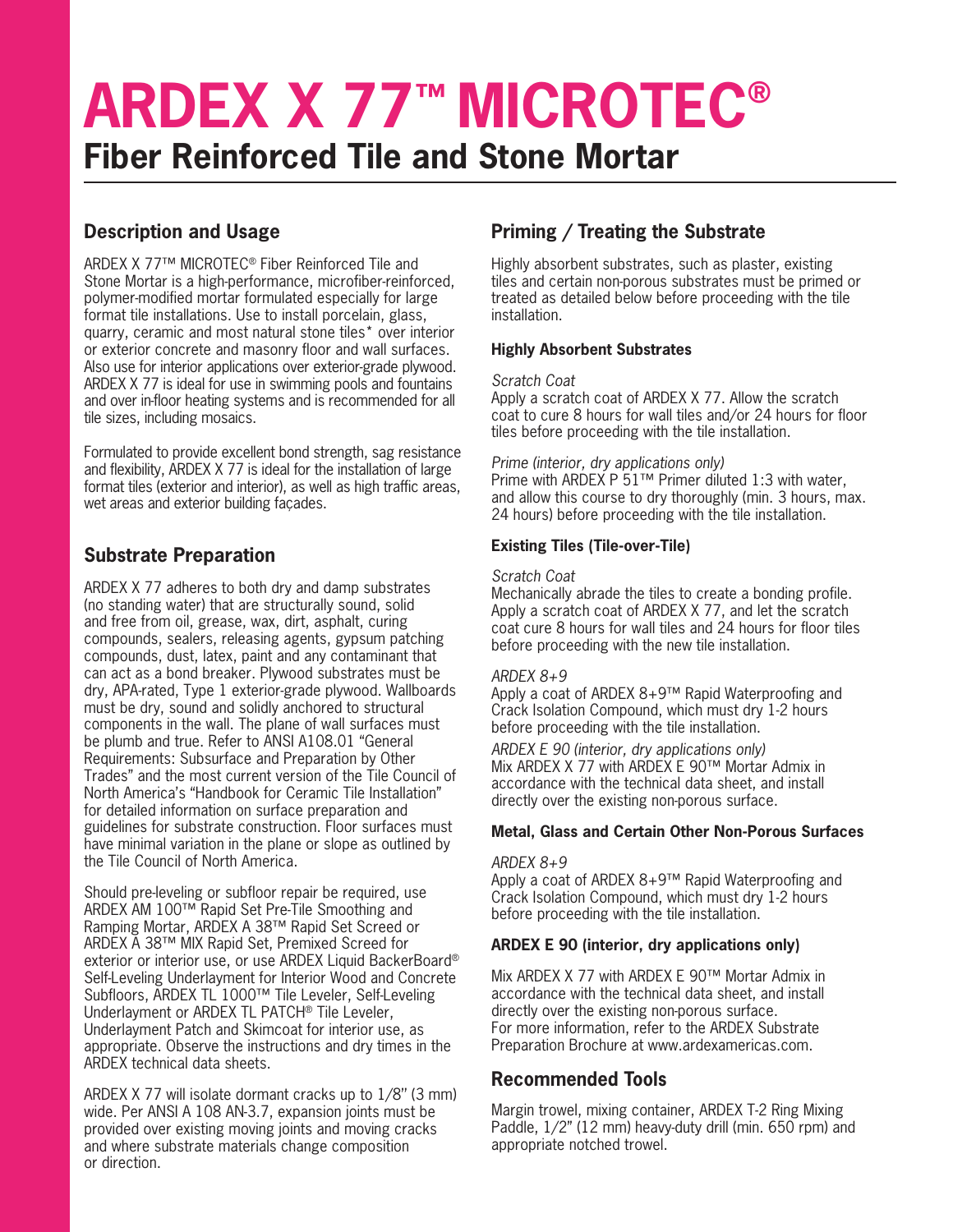



# **Mixing and Application**

For one 40 lb. (18 kg) bag of ARDEX X 77, use 8 1/4 - 8 3/4 quarts (7.8 - 8.2 L) of clean water. For one 20 lb. (19 kg) bag of ARDEX X 77, use 4 1/8 - 4 3/8 quarts (3.9 - 4.1 L) of clean water. To mix smaller quantities by hand, use 2 parts powder to 1 part water by volume.

Pour water or water and ARDEX E 90 in the mixing container first, and then add the ARDEX X 77 while mixing for 2 to 3 minutes. For best results, mix with an ARDEX T-2 Ring Mixing Paddle and 1/2" heavy-duty drill (12 mm, min. 650 rpm). If mixing by hand, use a margin trowel and mix vigorously. Just prior to application on the substrate, the mixture should be stirred again to ensure a creamy, smooth, lump-free consistency.

For improved adhesion, flexibility, strength and water repellance in specialized installations, add ARDEX E 90 in accordance with the instructions in the ARDEX E 90 technical data sheet, and then follow the mixing instructions above.

The pot life of ARDEX X 77 is approximately 3 hours at 70°F (21°C). Jobsite conditions and temperature may affect pot life. If the material begins to harden within this time, remix with a drill and mixing paddle. **DO NOT ADD MORE WATER!** 

Installation should proceed in accordance with ANSI A 108.5. After mixing, apply the mortar to the substrate with the flat side of a notched trowel (keying in) to obtain a solid mechanical bond. Next, comb the mortar on the surface with the notched side of a trowel of sufficient depth to ensure that the tile or stone is covered uniformly over the entire surface. The type and size of the tile or stone will dictate the size of the notched trowel to be used to achieve proper transfer of the mortar and proper coverage. Follow the recommendations of the Tile Council of North America for proper transfer of ARDEX X 77 from the substrate to the tile or stone.

Apply to an area no greater than that which can be covered with tiles while the mortar remains plastic (approx. 60 minutes). Do not set tile or stone into skinned over mortar. The position of the tile or stone may be adjusted for up to approximately 20 - 30 minutes after installation.

## **Grouting**

Wall tiles can be grouted after 8 hours; floor tiles after 24 hours in accordance with ANSI A 108.10 using ARDEX FL™ Rapid Set, Flexible, Sanded Grout, ARDEX FH™ Sanded Floor and Wall Grout, ARDEX FG-C™ Unsanded Floor and Wall Grout or RDEX WA™ High- Performance, 100% Solids Epoxy Grout and Adhesive, as appropriate.

## **Notes**

FOR PROFESSIONAL USE ONLY.

When setting certain types of tile or stone, it may be necessary to trowel a layer of mortar on the back of each tile or stone prior to placement on the combed mortar bed in order to achieve the required mortar-to-tile contact. Press each tile firmly into the freshly combed mortar to ensure maximum mortar contact with the tiles.

For cases requiring waterproofing, please refer to the ARDEX 8+9 technical data sheet and the ARDEX 8+9 5 Step Application Guide.

\*For setting moisture-sensitive natural stone or agglomerate tiles, use ARDEX X 32™ MICROTEC® Fiber Reinforced Rapid Setting Thin to Thick Bed Mortar or ARDEX N 23 MICROTEC® Rapid Set Natural Stone and Tile Mortar (interior, dry applications only). For setting glass tiles in swimming pools and other submerged areas, use ARDEX WA. For setting glass tiles at the water line of a swimming pool, use either ARDEX WA or ARDEX X 77 White mixed with ARDEX E 90. Always comply with local building codes. Please contact the ARDEX Technical Service Department before proceeding with any of the above demanding applications.

ARDEX X 77 is intended for use at material and surface temperatures between 50° and 85° F (10° to 29° C). Do not install below 50°F (10°C) surface and air temperatures. For warm weather installation instructions, please contact the ARDEX Technical Service Department.

Never mix with cement or additives other than ARDEXapproved products. Observe the basic rules of tile work. ARDEX recommends the installation of test areas to confirm the suitability of the product for its intended use. Dispose of packaging and residue in accordance with federal, state and local waste disposal regulations. Do not flush material down drains.

## **Precautions**

Carefully read and follow all precautions and warnings on the product label. For complete safety information, please refer to the Safety Data Sheet (SDS) available at www.ardexamericas.com.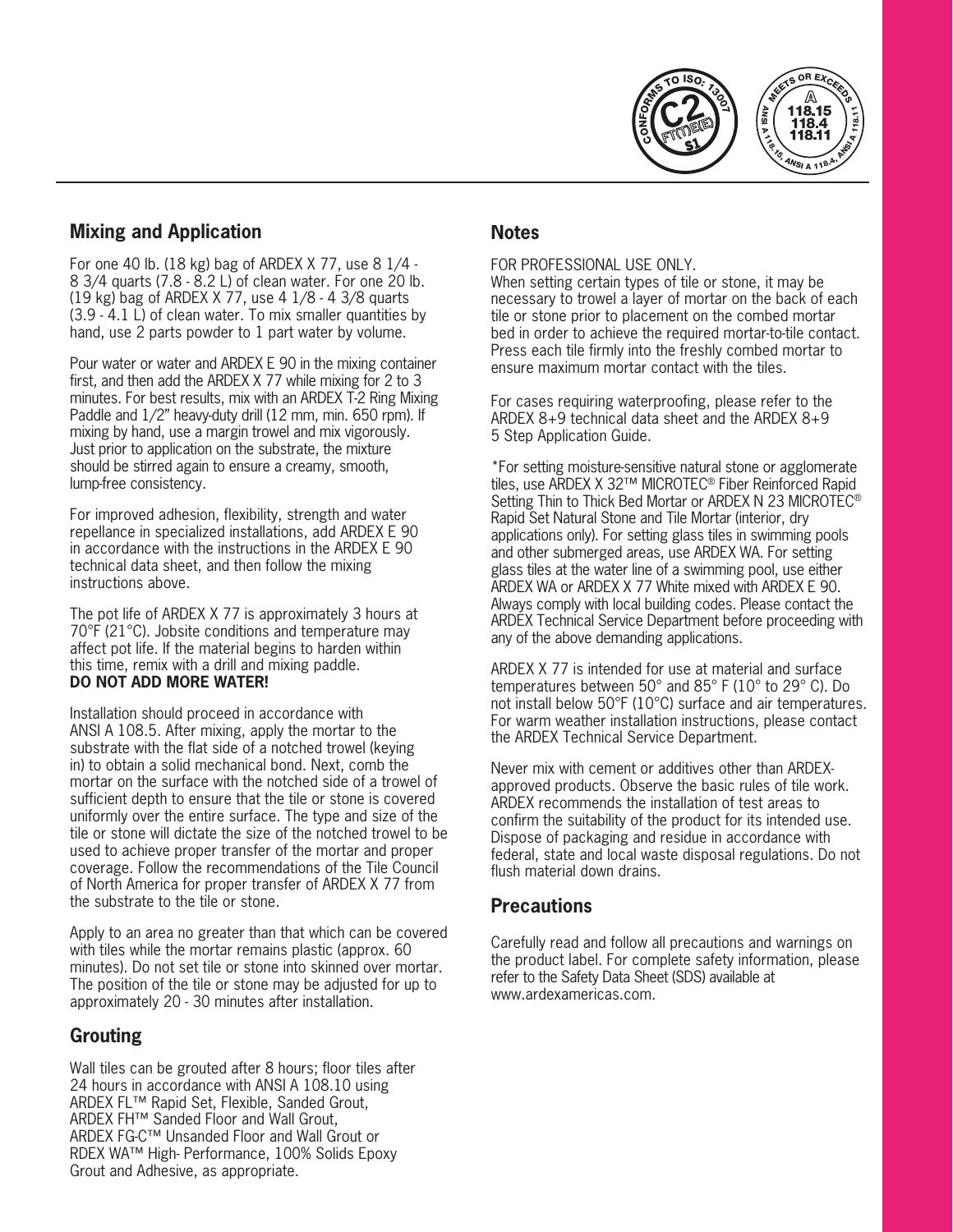## **Technical Data According to ARDEX Quality Standards**

All data based on a mixing ratio of 2 parts powder to 1 part water by volume at 70°F (21°C). Physical properties are typical values and not specifications.

| <b>Mixing Ratio:</b>     | 8 1/4 - 8 3/4 quarts (7.8 - 8.2 L)<br>of water per 40 lb. (18 kg) bag<br>4 $1/8$ - 4 3/8 quarts (3.9 - 4.1 L)<br>of water per 20 lb. (9 kg) bag<br>For smaller batches, use 2 parts<br>powder to 1 part water by volume |
|--------------------------|-------------------------------------------------------------------------------------------------------------------------------------------------------------------------------------------------------------------------|
| Coverage (approx.):      | $1/4$ " x $1/4$ " x $1/4$ "<br>Sq. Notch Trowel<br>110 sq. ft. (10.2 sq. m)<br>$1/4$ " x $3/8$ " x $1/4$ "<br>Sq. Notch Trowel<br>82.5 sq. ft. (7.6 sq. m)                                                              |
|                          | $1/2$ " x $1/2$ " x $1/2$ "<br>Sq. Notch Trowel<br>55 sq. ft. (5.1 sq. m)                                                                                                                                               |
| Open time:               | Up to 60 minutes                                                                                                                                                                                                        |
| <b>Pot Life:</b>         | Approx. 3 hours                                                                                                                                                                                                         |
| <b>Adjustments Time:</b> | Approx. 20 - 30 minutes                                                                                                                                                                                                 |
| <b>Time to Grout:</b>    | Walls: 8 hours<br>Floors: 24 hours                                                                                                                                                                                      |
| Color:                   | Gray<br>White                                                                                                                                                                                                           |
| Packaging:               | 40 lb. (18 kg) bag<br>20 lb. (9 kg) bag (White only)                                                                                                                                                                    |
| Storage:                 | Store in a cool dry area.<br>Do not leave bags exposed to sun.                                                                                                                                                          |
| <b>Shelf Life:</b>       | 1 year, if unopened                                                                                                                                                                                                     |
| <b>Warranty:</b>         | <b>ARDEX Engineered Cements</b><br>Standard Limited Warranty<br>applies. Also eligible for the<br>ARDEX SystemOne™ Warranty<br>when used in conjunction with<br>ARDEX grouts and ARDEX caulks.                          |